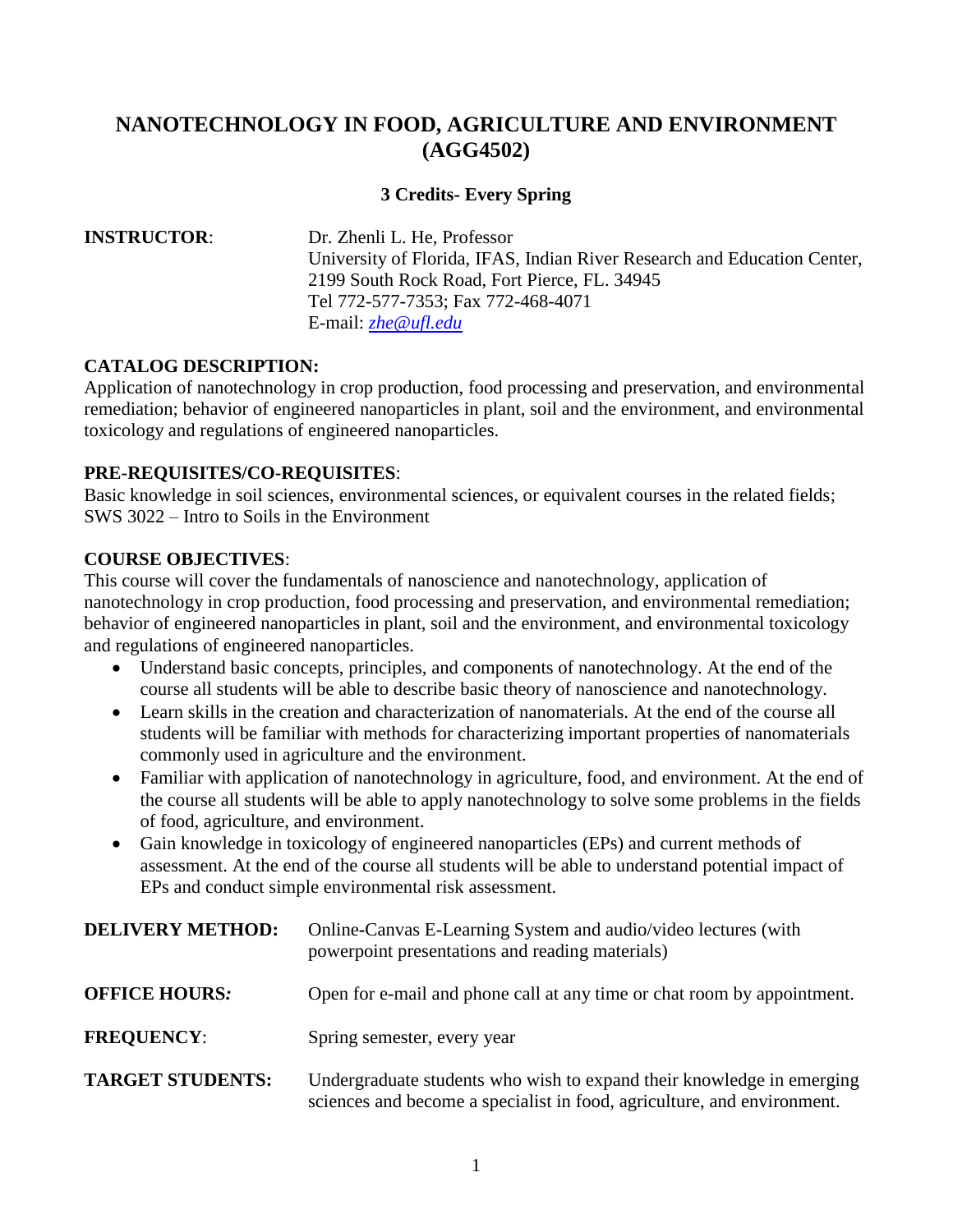| <b>CLASS ATTENDANCE:</b> | room participation.                                                                                           | Attendance of chat sessions is mandatory. There is 5% grade for chat |  |
|--------------------------|---------------------------------------------------------------------------------------------------------------|----------------------------------------------------------------------|--|
|                          | <b>CHAT ROOM SESSION:</b> Chat room session is scheduled 5-7 PM every Thursday except for public<br>holidays. |                                                                      |  |
| <b>GRADING:</b>          | Homework/Quizzes:                                                                                             | 30%                                                                  |  |
|                          | Chat room attendance                                                                                          | 5%                                                                   |  |
|                          | Mid-term Examination:                                                                                         | 30%                                                                  |  |
|                          | <b>Final Examination</b>                                                                                      | 35%                                                                  |  |
|                          | Total                                                                                                         | 100%                                                                 |  |

Students are responsible for satisfying all academic objectives as defined by the instructor. Absences count from the first class-meeting.

| A         | $94 - 100\%$  |
|-----------|---------------|
| A-        | $90 - 93.9\%$ |
| B+        | $87 - 89.9\%$ |
| В         | $83 - 86.9\%$ |
| B-        | $80 - 82.9%$  |
| $C_{\pm}$ | $77 - 79.9%$  |
| C.        | $73 - 76.9%$  |
| C-        | $70 - 72.9%$  |
| D+        | $67 - 69.9%$  |
| D         | $63 - 66.9\%$ |
| D-        | $60 - 62.9%$  |
| E.        | $<60\%$       |

**ASSIGNMENTS/ EXAMS/PROJECTS**: Nanotechnology is one of the rapid development frontiers with application in many fields including food, agriculture /LECTURES and environment. This course involves new concepts, principles, application, and measurements. It is important that the students have a good understanding of the concepts and principles. Therefore, in addition to lectures, the students will be also provided with supplementary course materials to read and homework to do at the end of each chapter. The students are required to submit homework report timely in order to obtain scores. The midterm examination is designed to check the study progresses of each student so that some adjustment can be made based on student's performance. All the students are required to take final examination, which is used to indicate the learning efficacy and accomplishments of each student.

#### **TEXTBOOK/REFERENCES:**

*No textbook is required.* Reference books, journal articles, and related information links are provided on course website and in disk. Some examples of general readings that support several topics are listed as follows: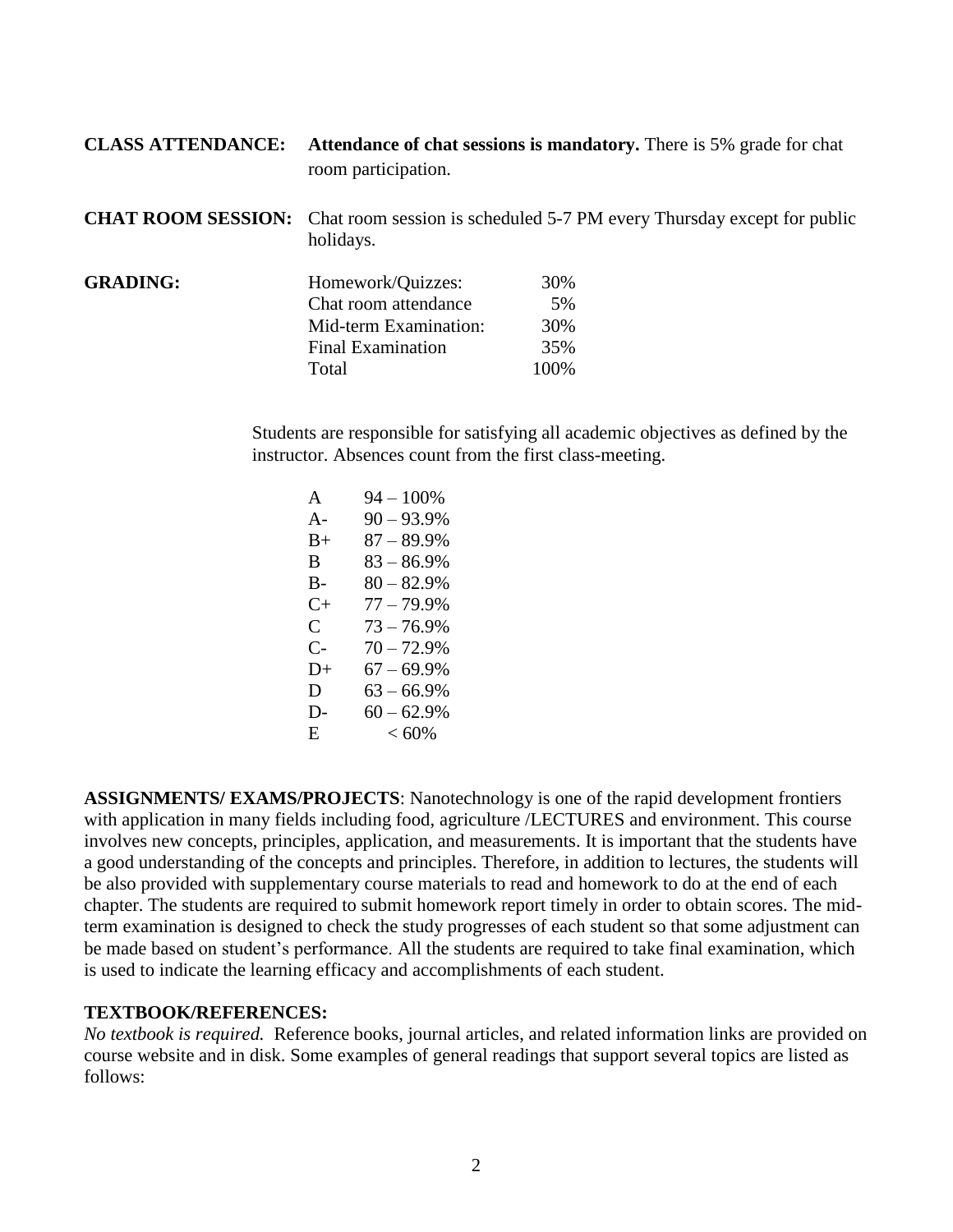#### **Reference books**:

- Panpatte, D. G & Y. K. Jhala (Eds.). 2019. Nanotechnology for agriculture: advances for sustainable agriculture. Springer Nature, Singapore.
- Nils O. Petersen (ed). 2017. Foundations for nanoscience and nanotechnology. CRC Press, Taylor & Francis Group, Boca Raton, FL. USA.
- Sellers, K., C. Mackay, L. L. Bergeson, S. R. Clough, M. Hoyt, J. Chen, K. Henry, and J. Hamblen (eds.). 2009. Nanotechnology and the Environment. CRC Press, Boca Raton, FL.
- Wiesner, M. R. and J. Y. Bottero (ed). 2007. Environmental Nanotechnology: application and impacts of nanomaterials. The McGraw-Hill Co, New York.
- Poole Jr., C. A., and F. J. Owens (ed). 2003. Introduction to nanotechnology. John Wiley & Sons, Hoboken, NJ, ISBN 0-471-07935-9.

#### **Journal articles:**

- Xin, X., F. Zhao, J. Y. Rho, S. L. Goodrich, B. S. Sumerlin, and Z. L. He. 2020. Use of polymeric nanoparticles to improve seed germination and plant growth under copper stress. Science of the Total Environment 745: 141055.
- Xin, X., J. D. Judy, B. B. Sumerlin, and Z. L. He. 2020. Nano-enabled agriculture: from nanoparticles to smart nanodelivery systems. Environ. Chem. https://doi.org/10.1071/EN19254.
- Adisa I.O. et al. 2019. Recent advances in nano-enabled fertilizers and pesticides: a critical review of mechanisms of action. Environmental Science: Nano 6, 2002-2030.
- Asadishad A. et al. 2018. Amendment of agricultural soil with metal nanoparticles: effects on soil enzyme activity and microbial composition. Environ. Sci. & Technol. 52: 1908-18.
- Jiang L. et al. 2017. Adsorption of estrogen contaminants by graphene nanomaterials under natural organic matter preloading: comparison to carbon nanotube, biochar, and activated carbon. Environ. Sci. & Technol. 51: 6352-59.
- Xu Y. et al. 2016. In situ immobilization of cadmium in soil by stabilized biochar-supported iron phosphate nanoparticles. Environ. Sci. Pollut. Res. 23: 19164-72.
- Bakshi S. et al, 2015. Natural nanoparticles: implications for environment and human health. Critical Reviews in Environmental Science and Technology 45:861–904.
- Bergeson, L. L. 2013. Sustainable nanomaterials: Emerging governance systems. *ACS Sustainable Chemistry and Engineering* 1: 724-730.
- Weir, A, P. Westerhoff, L. Fabricius, K. Hristovski and N. von Goetz. 2012. Titanium dioxide nanoparticles in food and personal care products. *Environmental Science and Technology* 46: 2242-2250.
- Batley, G. E., J. K. Kirby, and M. J. McLaughlin. 2011. Fate and risks of nanomaterials in aquatic and terrestrial environments. *Accounts of Chemical Research* 46: 854-862.
- Rico, C. M., S. Majumdar, M. Duarte-Gardea, J. R. Peralta-Videa, and J. L. Gardea-Teooresdey. 2011. Interaction of nanoparticles with edible plants and their possible implications in the food chain. *Journal of Agricultural and Food Chemistry* 59: 3485-3498.

#### **COURSE CHAPTERS**

Nanotechnology in Agriculture, Food and Environment

- **Module I Basic concepts and principles of nanotechnology**
- Chapter 1 Fundamentals of Nanoscience and Nanotechnology
	- 2 Nanoscale Materials: Definition and Properties
		- 3 Manufacturing and Characterization of Nanoparticles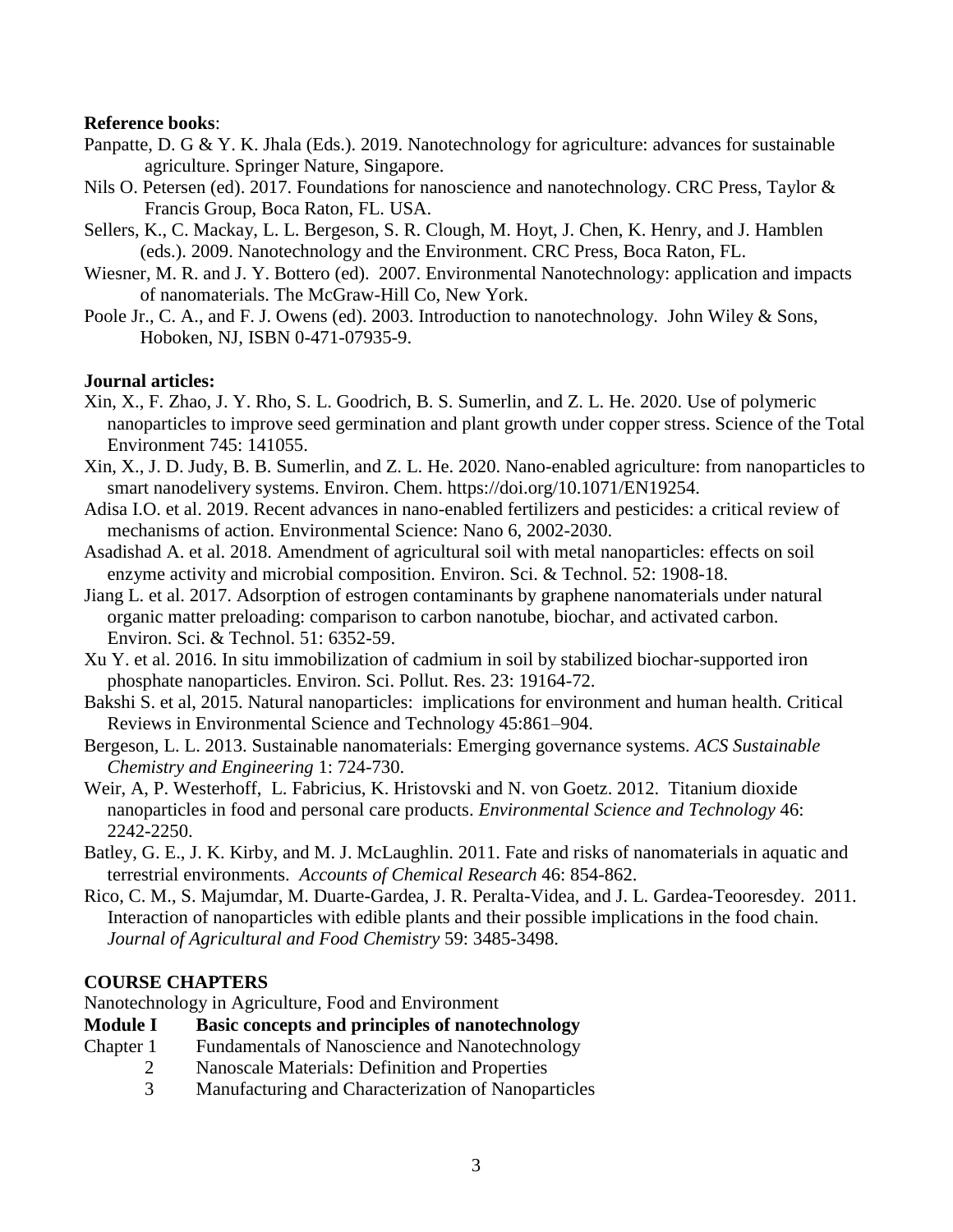- 4 Natural Nanoparticles and Their Role in Soil and Water Quality
- **Module II Nanotechnology Applications**
	- 5 Nanotechnology Application in Agriculture
	- 6 Nanotechnology Application in Food Sciences
	- 7 Nanotechnology Application in the Environment

# **Module III Behavior, environmental toxicology and regulations of nanoparticle**

- 8 Environmental Fate and Transport of Engineered Nanoparticles<br>9 Environmental Toxicology of Engineered Nanoparticles
- 9 Environmental Toxicology of Engineered Nanoparticles
- 10 Environmental Regulation of Engineered Nanomaterials

## **Module IV Smart nano-delivery systems**

11 Smart Nanoscale Systems for Targeted Delivery of Drugs, Nutrients and Pesticides

#### **Teaching schedule\***

|                | rtatinig sthtuuit                                |                                           |
|----------------|--------------------------------------------------|-------------------------------------------|
| Week           | <b>Topics covered</b>                            | Lectures/reading<br>materials/assignments |
| $\mathbf{1}$   | Introduction/historic development and            | Lecture 1/Chapter 1                       |
|                | fundamentals of nanoscience and nanotechnology   | Reading materials                         |
|                |                                                  | Assignment 1                              |
| $\overline{2}$ | Nanoscale materials: definition and properties   | Lecture 2/Chapter 2                       |
|                |                                                  | Reading materials                         |
|                |                                                  | Assignment 2                              |
| 3              | Manufacturing and characterization of            | Lecture 3/Chapter 3                       |
|                | nanoparticles                                    | Reading materials                         |
|                |                                                  | Assignment 3                              |
| 4              | Natural nanoparticles and their role in soil and | Lecture 4/Chapter 4                       |
|                | water quality                                    | Reading materials                         |
| 5              | Nanotechnology application in agriculture I & II | Lectures 5/Chapters 5                     |
|                |                                                  | Reading materials                         |
|                |                                                  | Assignment 5                              |
| 6              | Nanotechnology application in food sciences      | Lecture 6/Chapter 6                       |
|                |                                                  | Reading materials                         |
|                |                                                  | Assignment 5                              |
| 7              |                                                  | Spring break                              |
| 8              | Nanotechnology application in the environment    | Lecture 7/Chapter 7                       |
|                |                                                  | Reading materials                         |
|                |                                                  | Assignment 6                              |
| 9              | Course review                                    | Mid-term exam                             |
| 10             | Environmental fate and transport of engineered   | Lecture 8/Chapter 8                       |
|                | nanomaterials                                    | Reading materials                         |
|                |                                                  | Assignment 7                              |
| 11             | Environmental toxicology of engineered           | Lecture 9/Chapter 9                       |
|                | nanoparticles                                    | Reading materials                         |
|                |                                                  | Assignment 8                              |
| 12             | Environmental regulation of engineered           | Lecture 10/Chapter 10                     |
|                | nanomaterial                                     | Reading materials                         |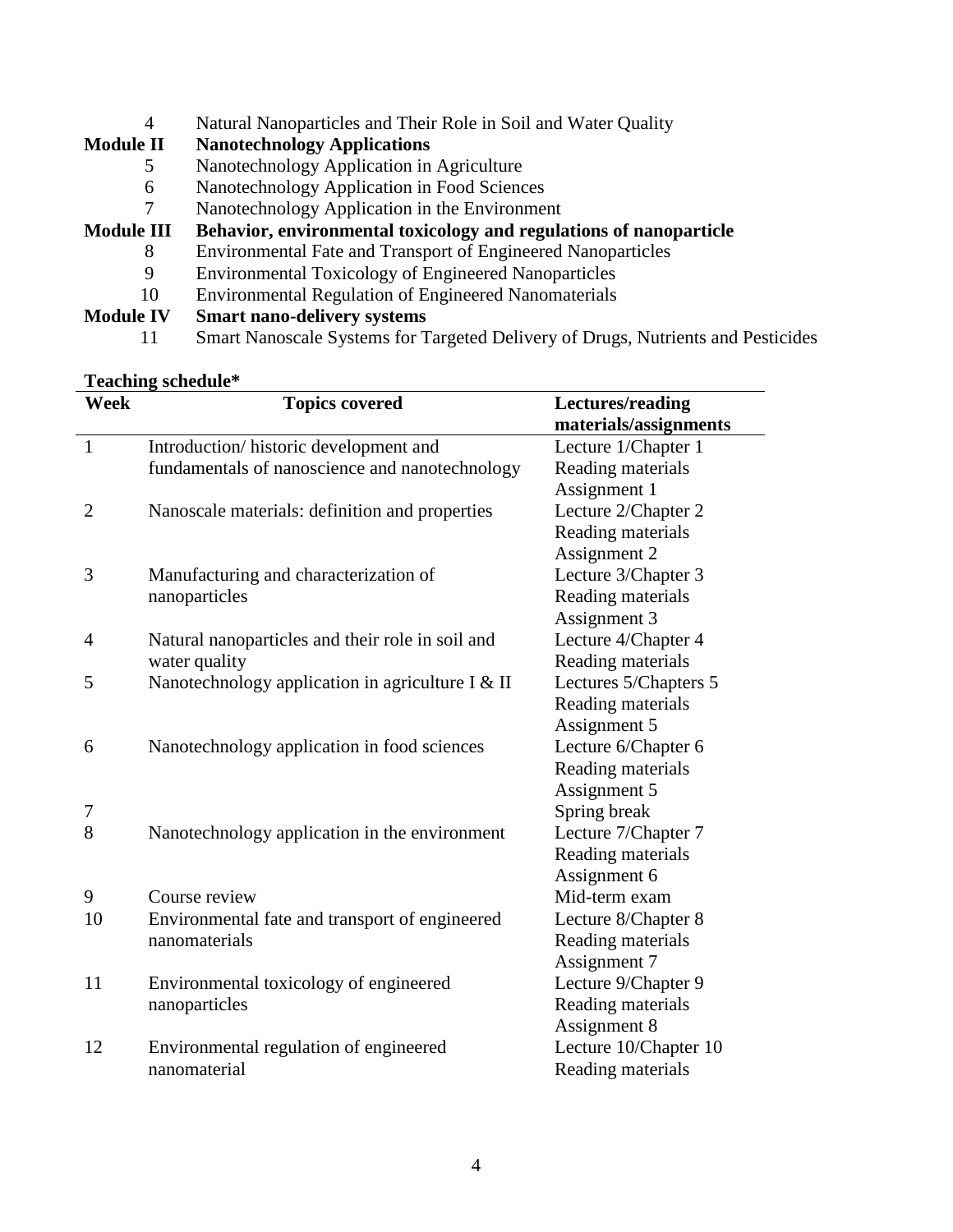| 13  | Smart Nanoscale Systems for Targeted Delivery of Lecture 11/Chapter 11 |                   |
|-----|------------------------------------------------------------------------|-------------------|
|     | Drugs, Nutrients and Pesticides                                        | Reading materials |
|     | 14-15 Course review                                                    |                   |
| -16 | Final exam                                                             |                   |
|     |                                                                        |                   |

\* Dates for topics or exams are subject to change.

**GRADES AND GRADE POINTS**: For information on current UF policies for assigning grade points, see<https://catalog.ufl.edu/ugrad/current/regulations/info/grades.aspx>

**ABSENCES AND MAKE-UP WORK:** Requirements for class attendance and make-up exams, assignments and other work are consistent with university policies that can be found at: <https://catalog.ufl.edu/ugrad/current/regulations/info/attendance.aspx>

**ACADEMIC HONESTY:** As a student at the University of Florida, you have committed yourself to uphold the Honor Code, which includes the following pledge: "We, the members of the University of Florida community, pledge to hold ourselves and our peers to the highest standards of honesty and integrity." You are expected to exhibit behavior consistent with this commitment to the UF academic community, and on all work submitted for credit at the University of Florida, the following pledge is either required or implied: "On my honor, I have neither given nor received unauthorized aid in doing this assignment."

 It is assumed that you will complete all work independently in each course unless the instructor provides explicit permission for you to collaborate on course tasks (e.g. assignments, papers, quizzes, exams). Furthermore, as part of your obligation to uphold the Honor Code, you should report any condition that facilitates academic misconduct to appropriate personnel. It is your individual responsibility to know and comply with all university policies and procedures regarding academic integrity and the Student Honor Code. Violations of the Honor Code at the University of Florida will not be tolerated. Violations will be reported to the Dean of Students Office for consideration of disciplinary action. For more information regarding the Student Honor Code, please see: http://www.dso.ufl.edu/sccr/process/student-conduct-honor-code.

**STUDENT RESPONSIBILITIES:** Students should report any condition that facilitates dishonesty to the instructor, department chair, college dean or Student Honor Court. More information about student responsibilities are available from the current University catalog, online at: [http://www.registrar.ufl.edu/catalog1011/policies/students.html.](http://www.registrar.ufl.edu/catalog1011/policies/students.html)

**SOFTWARE USE:** All faculty, staff, and students of the University of Florida are required and expected to obey the laws and legal agreements governing software use. Failure to do so can lead to monetary damages and/or criminal penalties for the individual violator. Because such violations are also against university policies and rules, disciplinary action will be taken as appropriate.

#### **CAMPUS RESOURCES:**

#### **Health and Wellness**

U Matter, We Care: If you or a friend is in distress, please contact umatter@ufl.edu or 352 392-1575 so that a team member can reach out to the student. Counseling and Wellness Center: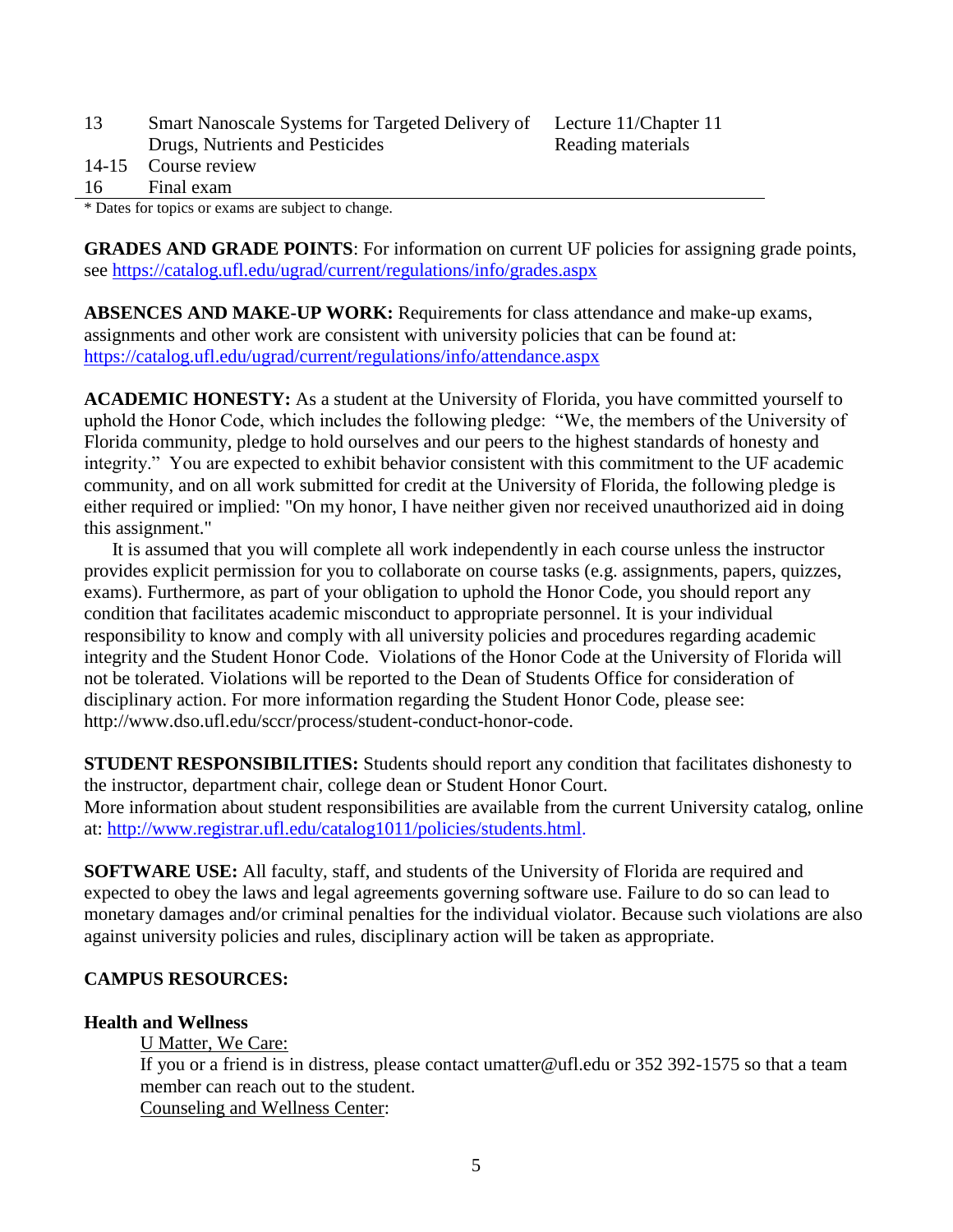[http://www.counseling.ufl.edu/cwc/Default.aspx,](http://www.counseling.ufl.edu/cwc/Default.aspx) 392-1575;

Sexual Assault Recovery Services (SARS) Student Health Care Center, 392-1161.

University Police Department, 392-1111 (or 9-1-1 for emergencies). <http://www.police.ufl.edu/>

#### **Academic Resources**

E-learning technical support, 352-392-4357 (select option 2) or e-mail to Learningsupport@ufl.edu. [https://lss.at.ufl.edu/help.shtml.](https://lss.at.ufl.edu/help.shtml)

Career Resource Center, and the Counseling and Wellness Center. Please refer to: <http://www.cals.ufl.edu/faculty-staff/docs/policies/CALS%20Syllabus%20Policy%20Final.pdf>

Library Support,<http://cms.uflib.ufl.edu/ask>. Various ways to receive assistance with respect to using the libraries or finding resources.

Teaching Center, Broward Hall, 392-2010 or 392-6420. General study skills and tutoring. <http://teachingcenter.ufl.edu/>

Writing Studio, 302 Tigert Hall, 846-1138. Help brainstorming, formatting, and writing papers. <http://writing.ufl.edu/writing-studio/>

Student Complaints Campus: https://www.dso.ufl.edu/documents/UF\_Complaints\_policy.pdf On-Line Students Complaints:<http://www.distance.ufl.edu/student-complaint-process>

**STUDENTS WITH DISABILITIES:** The Disability Resource Center coordinates the needed accommodations of students with disabilities. This includes registering disabilities, recommending academic accommodations within the classroom, accessing special adaptive computer equipment, providing interpretation services and mediating faculty-student disability related issues. Students with disabilities requesting accommodations should first register with the Disability Resource Center (352- 392-8565, [www.dso.ufl.edu/drc/](http://www.dso.ufl.edu/drc/) ) by providing appropriate documentation. Once registered, students will receive an accommodation letter which must be presented to the instructor when requesting accommodation. Students with disabilities should follow this procedure as early as possible in the semester.

**ONLINE COURSE EVALUATION:** Students are expected to provide professional and respectful feedback on the quality of instruction in this course by completing course evaluations online via GatorEvals. Guidance on how to give feedback in a professional and respectful manner is available at [https://gatorevals.aa.ufl.edu/students/.](https://gatorevals.aa.ufl.edu/students/) Students will be notified when the evaluation period opens, and can complete evaluations through the email they receive from GatorEvals, in their Canvas course menu under GatorEvals, or via [https://ufl.bluera.com/ufl/.](https://ufl.bluera.com/ufl/) Summaries of course evaluation results are available to students at [https://gatorevals.aa.ufl.edu/public-results/.](https://gatorevals.aa.ufl.edu/public-results/)